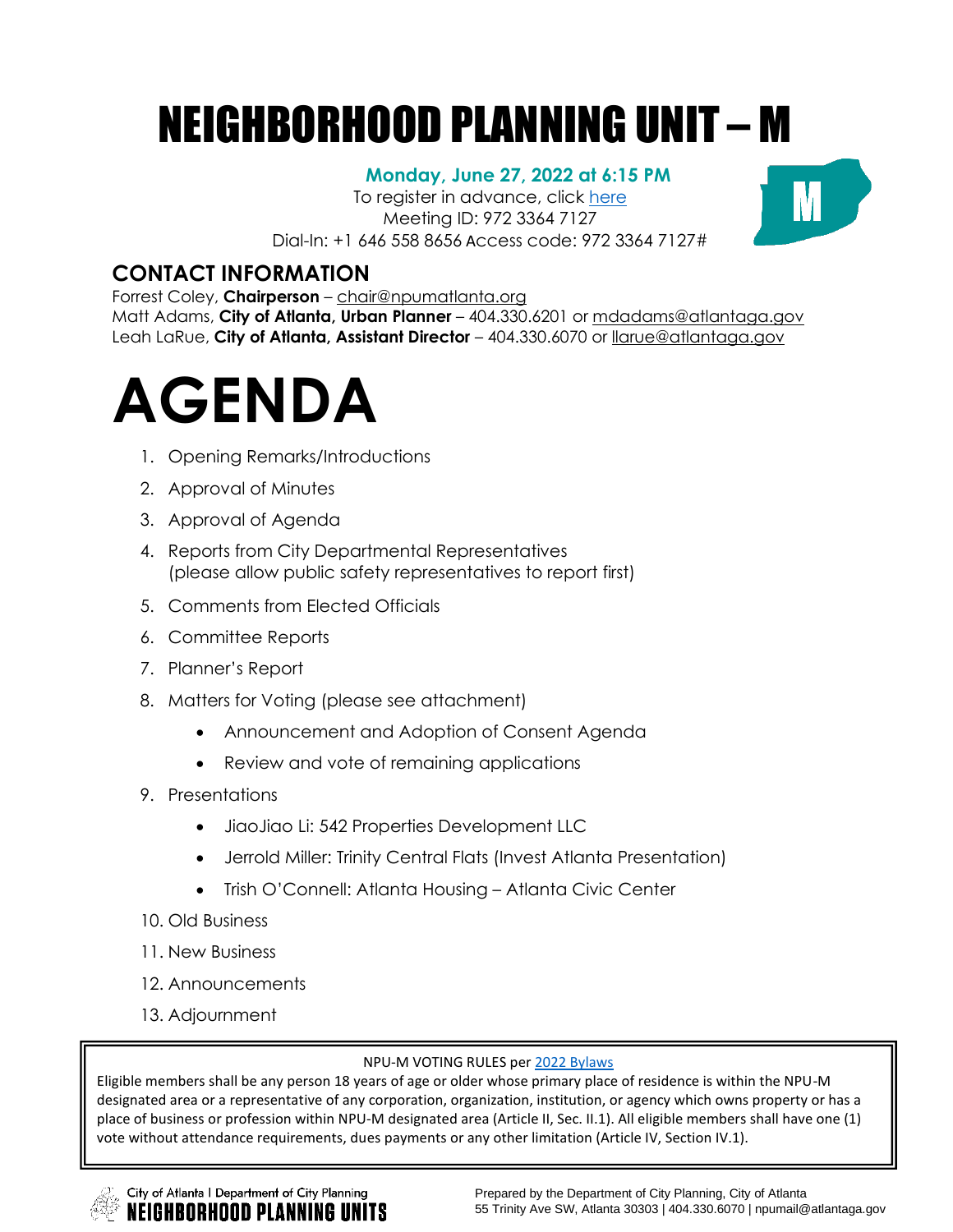## MATTERS FOR VOTING

NPUs provide recommendations to the City of Atlanta by voting to support or oppose applications. The application and the NPU's recommendations, along with Staff recommendations, are then considered by the appropriate board, association, commission, or office.

| <b>Special Event Applications (MOSE)</b>                                                                                                                               |                        |                                              |                          |  |
|------------------------------------------------------------------------------------------------------------------------------------------------------------------------|------------------------|----------------------------------------------|--------------------------|--|
| <b>Event Name</b>                                                                                                                                                      | <b>Event Organizer</b> | <b>Event Location</b>                        | <b>Event Date</b>        |  |
| <b>Sweet Auburn Music Fest</b>                                                                                                                                         | <b>Yusuf Muhammad</b>  | 321 Irwin St / Dobbs<br>Ave / Auburn Ave     | September 23-25,<br>2022 |  |
| <b>ONE Musicfest</b>                                                                                                                                                   | Josh Antennucci        | <b>Central Park</b>                          | October 8-9, 2022        |  |
| <b>Atlanta Black Family Reunion</b>                                                                                                                                    | <b>Lamont Stanley</b>  | 101 Jackson St                               | October 15-16, 2022      |  |
| Rucker Atlanta Basketball Tournament -<br>King of the Flat Tops                                                                                                        | Carisha Johnson        | <b>Central Park</b>                          | August 20, 2022          |  |
| 2022 Chick-fil-A Peach Bowl Football Fest                                                                                                                              | <b>Ginny Stiles</b>    | CFHoF - 250 Marietta<br>St NW                | September 4, 2022        |  |
| <b>Estamos Aqui Fiesta</b>                                                                                                                                             | Margarita Rios         | Historic 4 <sup>th</sup> Ward park           | September 10, 2022       |  |
| 8 <sup>th</sup> Annual Cool Dads Rock Soapbox Derby<br><b>Festival</b>                                                                                                 | LaVerio Barnes         | Historic 4 <sup>th</sup> Ward<br>Conservancy | September 24, 2022       |  |
| <b>Beloved Community International Expo</b>                                                                                                                            | Barbara Harrison       | 44 Auburn Ave NE                             | September 10, 2022       |  |
| <b>Atlanta Food and Wine Festival (GPE)</b>                                                                                                                            | Michele L. Stumpe      | Historic 4 <sup>th</sup> Ward Park           | September 17-18,<br>2022 |  |
| 12 <sup>th</sup> Annual Atlanta Hip Hop Day Festival<br>(GPE)                                                                                                          | Amir James             | <b>Woodruff Park</b>                         | October 1-2, 2022        |  |
| Fourth Ward Skate Jam! (Date change:<br>7/2/2022 to 9/5/2022 and New Name from<br>Fourth Ward Trick Off! to Fourth Ward Skate<br>Jam! Previously supported on 4/25/22) | Nadia Thomas           | Historic 4 <sup>th</sup> Ward<br>Skatepark   | September 5, 2022        |  |

| <b>Alcohol License Applications (LRB)</b> |                         |                 |                                          |                        |
|-------------------------------------------|-------------------------|-----------------|------------------------------------------|------------------------|
| <b>Name of Business</b>                   | <b>Type of Business</b> | Applicant       | <b>Property Address</b>                  | <b>Request</b>         |
| Metro Diner & Bar                         | Restaurant              | Ahmet Toker     | 229 Peachtree St. NE Ste B-17            | Change of<br>Ownership |
| <b>Umbrella Bar</b>                       | Restaurant              | Ken Yu          | 675 Ponce De Leon Ave Ste<br>Ex100 & 105 | <b>New Business</b>    |
| Coca Cola Plaza                           | Restaurant              | Ryan M. Whitten | 1 Coca Cola Plaza                        | Change of Agent        |

| <b>Board of Zoning Adjustment Applications (BZA)</b>                                                                                                 |                         |                         |  |  |
|------------------------------------------------------------------------------------------------------------------------------------------------------|-------------------------|-------------------------|--|--|
| Application                                                                                                                                          | <b>Property Address</b> | Public Hearing          |  |  |
| $V-22-83$<br>Applicant seeks a variance to increase the transitional height plane from 35ft<br>to 133ft for construction of a mixed-use development. | 536 North Ave<br>NE.    | <b>July 14,</b><br>2022 |  |  |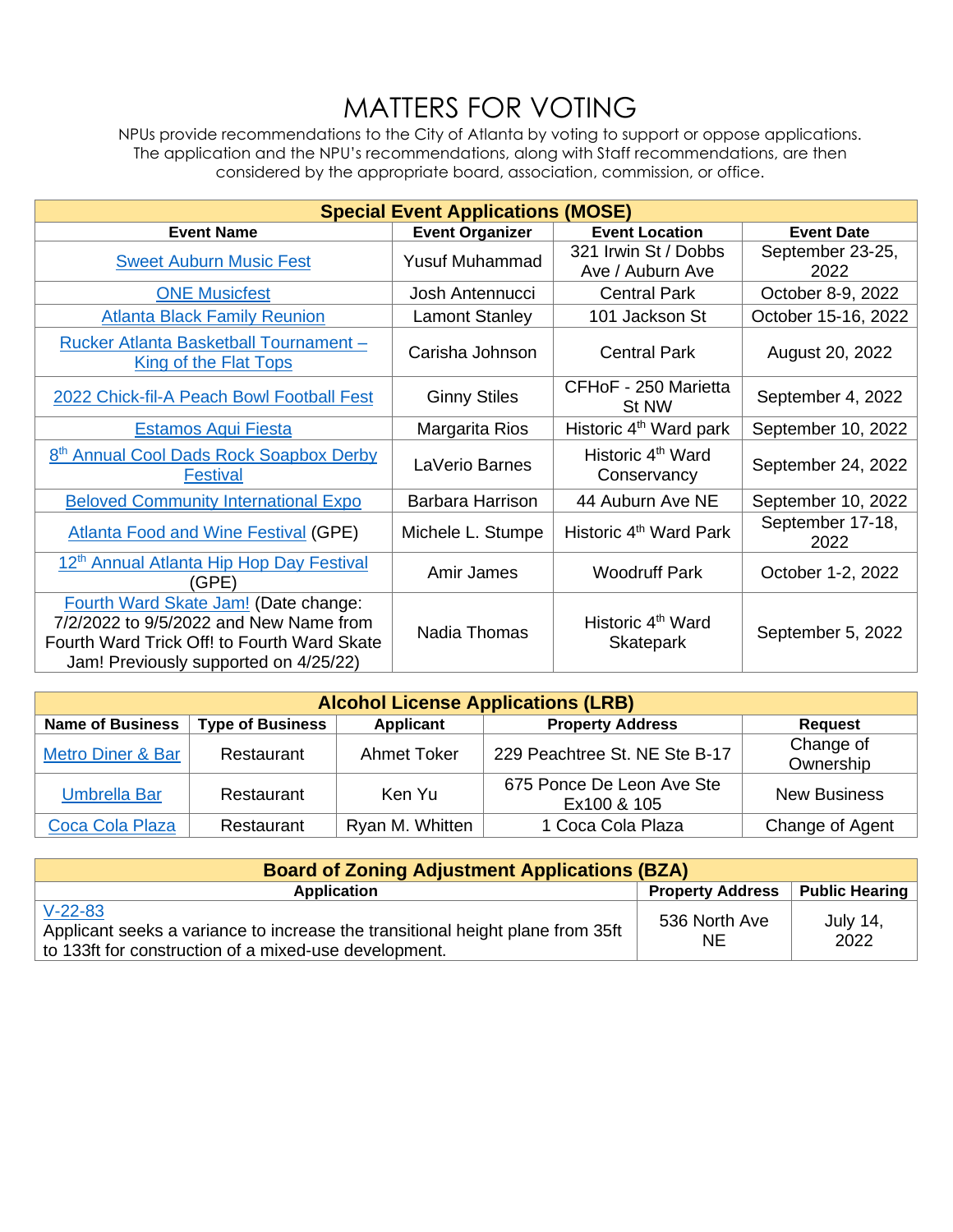| <b>Zoning Review Board Applications (ZRB)</b>                                                                 |                         |                         |  |
|---------------------------------------------------------------------------------------------------------------|-------------------------|-------------------------|--|
| <b>Application</b>                                                                                            | <b>Property Address</b> | <b>Public Hearing</b>   |  |
| $U-22-9$<br>Applicant seeks a Special Use Permit to operate a shelter.<br><b>SURVEY, SITE PLAN, TREE PLAN</b> | 400 Luckie St NW        | July 7 or 14,<br>2022   |  |
| $U-22-13$<br>Applicant seeks a Special Use Permit to operate a data center.<br><b>SURVEY, SITE PLAN</b>       | 10 Forsyth St NW        | August 4 or 11,<br>2022 |  |

## MATTERS FOR REVIEW AND COMMENT

Members can review subdivision applications and provide comments to be forwarded to the Subdivision Review Committee (SRC). Other applications may be presented to an NPU for review and comment when the address is within a 300-foot radius of the NPU's boundary. The Code of Ordinances does not require these applicants to attend NPU meetings.

| <b>Special Event Applications (MOSE)</b>              |                        |                                    |                    |
|-------------------------------------------------------|------------------------|------------------------------------|--------------------|
| <b>Event Name</b>                                     | <b>Event Organizer</b> | <b>Event Location</b>              | <b>Event Date</b>  |
| <b>Historic Oakland's Sunday in the Park</b><br>'GPE) | Mary Fernandez         | <b>Oakland Cemetery</b><br>(NPU-W) | September 25, 2022 |

## PUBLIC NOTICES AND ANNOUNCEMENTS

Provided for informational purposes. Votes/comments are neither required nor expected.

## **LGBTQ+ Historic Research Project by City of Atlanta and Historic Atlanta**

The City of Atlanta and Historic Atlanta, Inc. are seeking your input, stories, and comments on the City's LGBTQ+ history. We are beginning a research project to document the City of Atlanta's LGBTQ+ history, as well as the places and spaces connected in the City of Atlanta to that history. The research project will be going on until the end of 2022, with follow up action by the City of Atlanta beginning soon thereafter. If you would like to contribute to this research, please let the project team know. You can fill in the details of the City's LGBTQ+ history that might not otherwise be found in archives or general publications, share a story about a special LGBTQ+ place in the City of Atlanta, pass along materials or documents related to the City' LGBTQ+ history, or let us know about what our research should focus on.

To learn more about the project, please go to [www.atlfutureplaces.com/lgbtq-grant.](https://gcc02.safelinks.protection.outlook.com/?url=http%3A%2F%2Fwww.atlfutureplaces.com%2Flgbtq-grant&data=05%7C01%7CKDunlap%40atlantaGA.gov%7Cbab5e2281c94440256a808da3f208cbe%7C031a550af1f34b629c643ef02c7798a5%7C0%7C0%7C637891706264758080%7CUnknown%7CTWFpbGZsb3d8eyJWIjoiMC4wLjAwMDAiLCJQIjoiV2luMzIiLCJBTiI6Ik1haWwiLCJXVCI6Mn0%3D%7C3000%7C%7C%7C&sdata=9zcU5lfO3SxqK%2FuNNkQwh0dMYrsHGEwIAR95XiG5vxM%3D&reserved=0) Please contact the project team at [lgbtqcontext@historicatlanta.org](mailto:lgbtqcontext@historicatlanta.org) to help with this important project.

This project has been partially financed by the National Park Service through the Georgia Department of Community Affairs (DCA). Any opinions, findings, conclusions, or recommendations expressed in this project are those of the author(s) and do not necessarily reflect the views or policies of the Department of the Interior or DCA, nor does the mention of trade names, commercial products or consultants constitute endorsement or recommendation by these agencies.